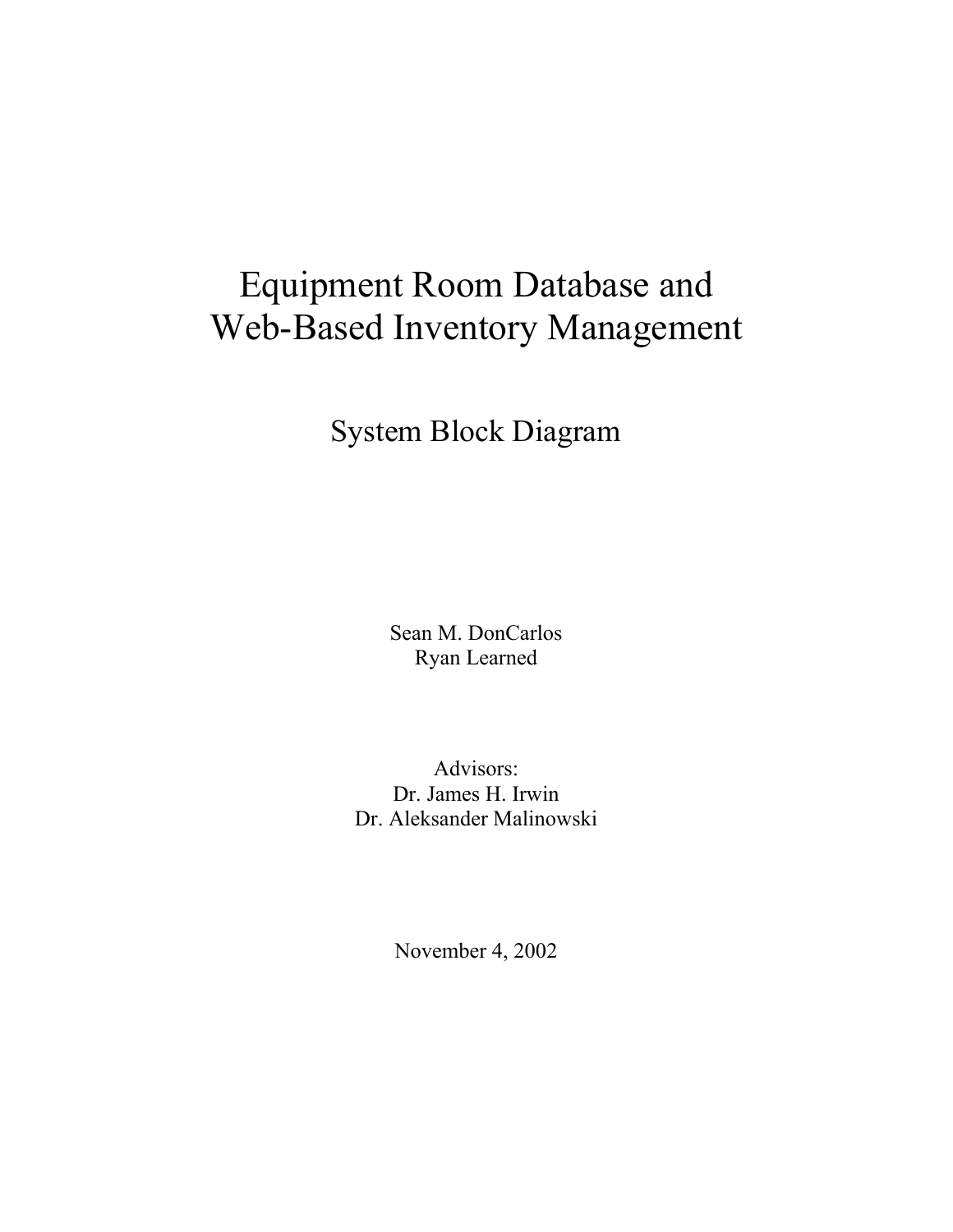#### **System Overview**

The inventory management system consists of three main software components: the database, the user interface(s) and the bridge software between the user interface(s) and the database. The bridge software is required because current web servers and browsers do not have the ability to communicate directly with a database.



Figure 1 – System block diagram for an inventory management system. The data flow shown represents a user searching for parts.

#### **Relational Database**

The relational database contains all of the information needed to track the equipment room inventory. The database can be searched or changed. Searching the database (called a *query*) causes it to return a subset of the data (called a *recordset*) that matches the search criteria. Changing the database by inserting, updating or deleting information causes the database to return status information regarding the success or failure of the change. Any operation on a database is called a *transaction.*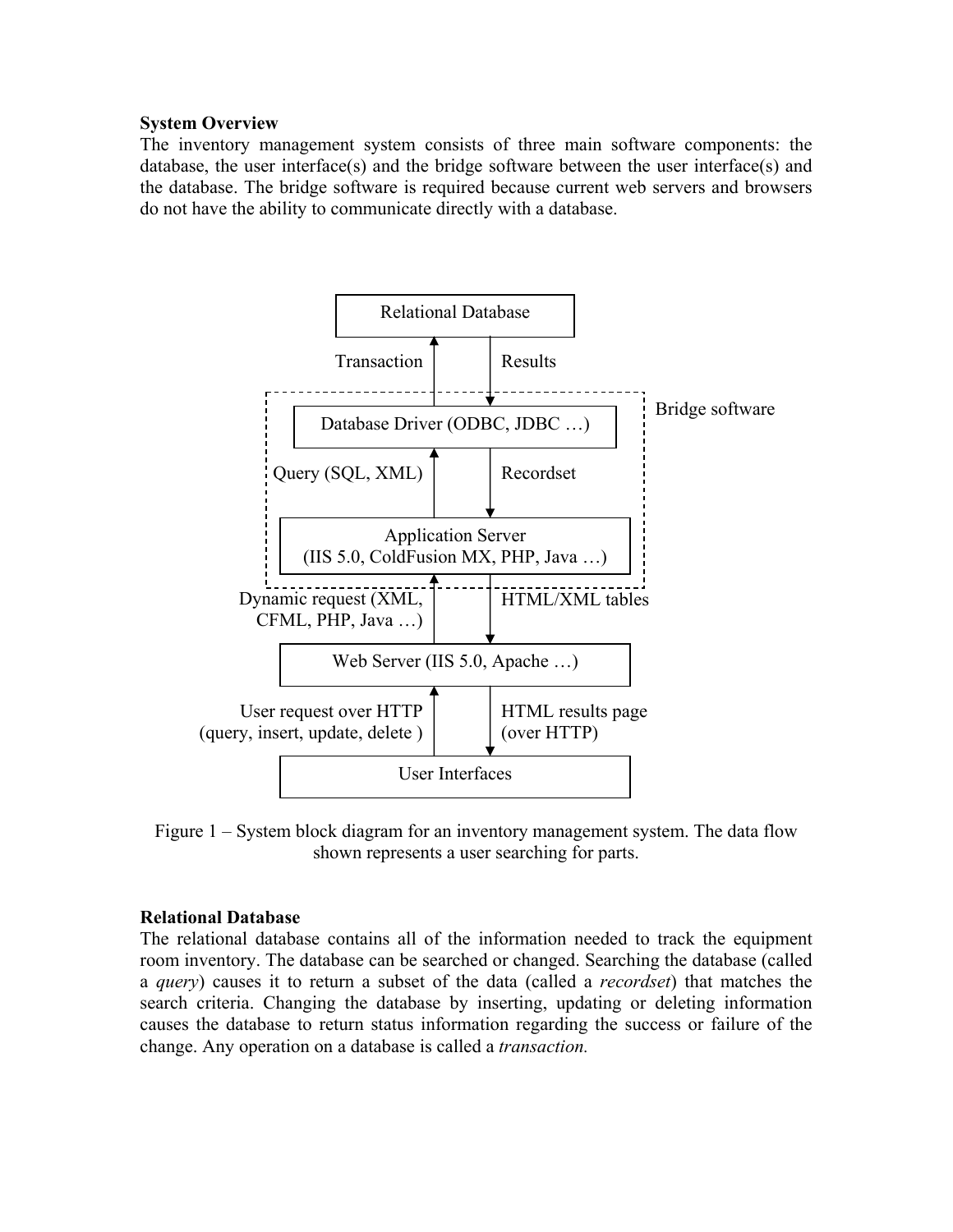#### **Database Driver**

The relational database is usually stored in a proprietary format and cannot be interpreted by the user or other software without the assistance of a database driver. The driver takes incoming SQL or XML transactions and converts them to a form understood by the database. The driver also passes recordsets and the status of attempted database changes back to the requesting application.

Two of the most prevalent drivers are ODBC (Open DataBase Connectivity) and JDBC (Java DataBase Connectivity).

## **Application Server and Web Server**

When a web server receives a request for a web page, it normally retrieves the page and passes it back to the browser. Web pages that retrieve or manipulate data from a database, however, contain sections of non-HTML code (such as JavaScript or PHP) that browsers cannot interpret on their own. Therefore, web servers pass such pages to application servers, which interpret the non-HTML code, retrieve the data and return the results in HTML for display in the browser.

In general, application servers may be implemented as actual server software, such as Macromedia ColdFusion MX Server, or they may be as simple as small Java applets.

## **User Interfaces**

Each class of user will have a separate user interface appropriate for the functions that user class requires. This separation helps enforce security and data integrity.

All I/O shown in the block diagrams below is between the user's browser and the web server, conducted over HTTP (Hypertext Transfer Protocol), as illustrated in Figure 1, unless otherwise noted. In addition, all user interface blocks assume the presence of basic human interface devices (keyboard, mouse and display).



Figure 2 – Block diagram for student interface

## **Student Interface**

The student needs to be able to search the database for the availability of a given part or type of part, and also for what parts the student currently has checked out. Preferably, he should be able to do this from any computer with a suitable web browser.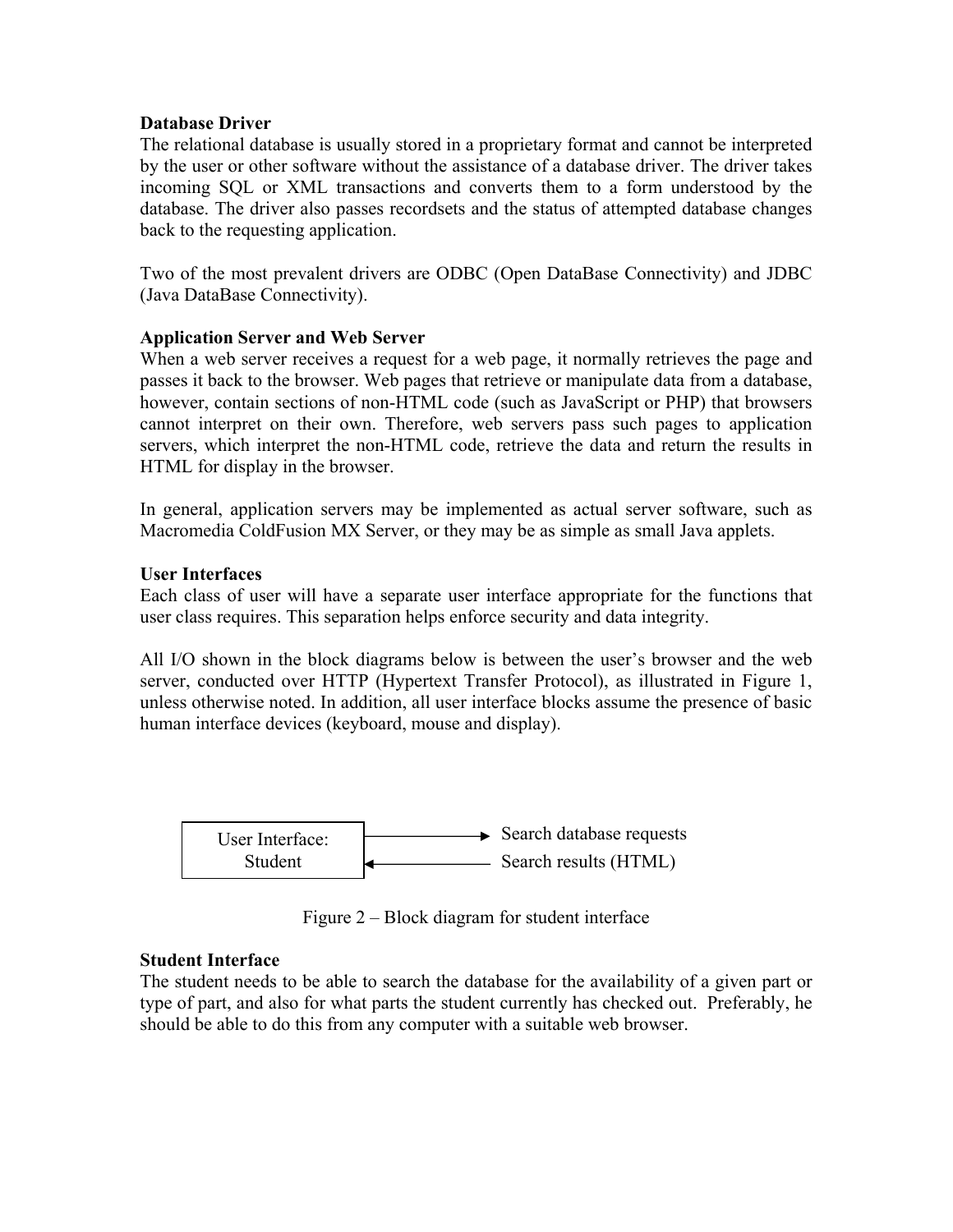

Figure 3 – Block diagram for door warden interface

# **Door Warden Interface**

The door warden's primary function is to check parts in or out of the equipment room. To aid this process, the door warden will be given a bar code scanner to streamline part number and ID number entry. The warden can search the database for part availability and can display the list of parts checked out by any student or set of students.



Figure 4 – Block diagram for lab instructor and parts manager interface

## **Lab Instructor and Parts Manager Interface**

The lab instructor and parts manager can do everything the door warden can, plus they can also reserve parts, preventing them from being checked out. A lab instructor could do this to ensure availability of parts for a particular experiment. The parts manager may reserve parts to reflect damaged parts that are not suitable for use but are expected to be repaired in the future.

The lab instructor has the limited ability to update the parts count in the database to reflect parts destroyed beyond repair in the laboratory. The parts manager has the more